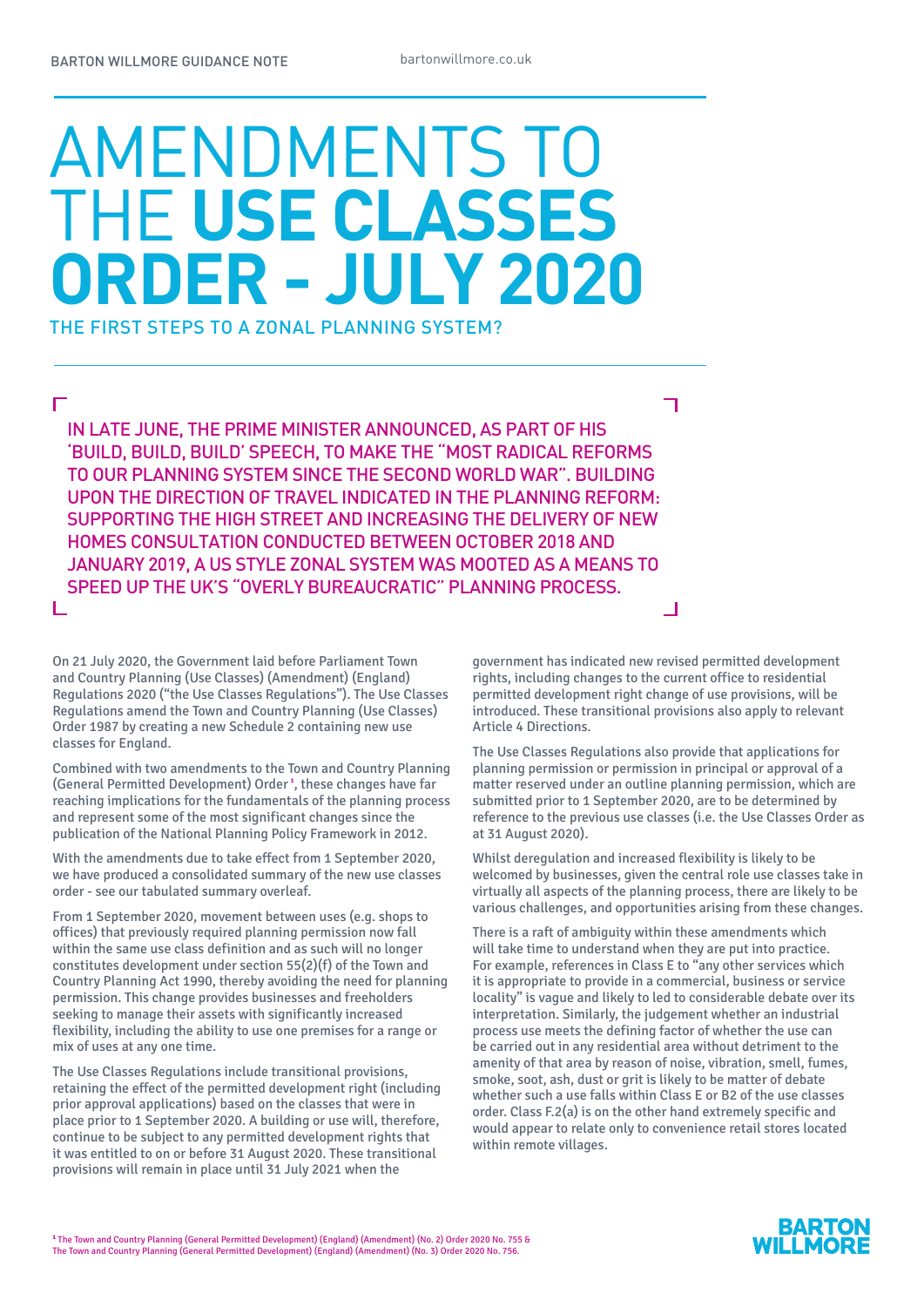## AMENDMENTS TO THE **USE CLASSES ORDER 2020** THE TOWN AND COUNTRY PLANNING (USE CLASSES) (AMENDMENT) (ENGLAND)

REGULATIONS 2020 (JULY 2020)



| <b>USE</b>                                                                                                                                                                       | Use class<br>to be<br>revoked<br>from 31<br><b>Aug 2020</b> | Use class<br>from 1<br><b>Sep 2020</b> |
|----------------------------------------------------------------------------------------------------------------------------------------------------------------------------------|-------------------------------------------------------------|----------------------------------------|
| <b>Retail shops (display or sales</b><br>of goods other than hot food to<br>visiting members of the public)                                                                      | A <sub>1</sub>                                              | E                                      |
| Shops selling essential goods,<br>including food, where the<br>premises is less than 280m <sup>2</sup> and<br>no such shop within 1,000m<br>radius                               | A <sub>1</sub>                                              | F <sub>2</sub>                         |
| <b>Financial and professional</b><br>services (other than health<br>or medical services & any<br>other services appropriate<br>in a commercial, business or<br>service locality) | A <sub>2</sub>                                              | E                                      |
| Restaurants and cafés<br>(sale of food and drink<br>for consumption on the<br>premises)                                                                                          | <b>A3</b>                                                   |                                        |
| <b>Drinking establishments</b><br>(public house, wine bar or other<br>drinking establishment)                                                                                    | <b>A4</b>                                                   | Sui                                    |
| Hot food takeaways (sale of<br>hot food for consumption off<br>the premises)                                                                                                     | <b>A5</b>                                                   | <b>Generis</b>                         |



| <b>USE</b>                                                                                                                            | Use class<br>to be<br>revoked<br>from 31<br><b>Aug 2020</b> | Use class<br>from 1<br><b>Sep 2020</b> |
|---------------------------------------------------------------------------------------------------------------------------------------|-------------------------------------------------------------|----------------------------------------|
| Offices (to carry out any<br>operational or administrative<br>functions)                                                              | B1(a)                                                       |                                        |
| Research and development of<br>products or processes                                                                                  | B1(b)                                                       | E                                      |
| Industrial processes (which can<br>be carried out in any residential<br>area without causing detriment<br>to the amenity of the area) | $B_1(c)$                                                    |                                        |
| <b>General industrial</b>                                                                                                             | <b>B2</b>                                                   | <b>B2</b>                              |
| <b>Storage and distribution</b>                                                                                                       | B8                                                          | B8                                     |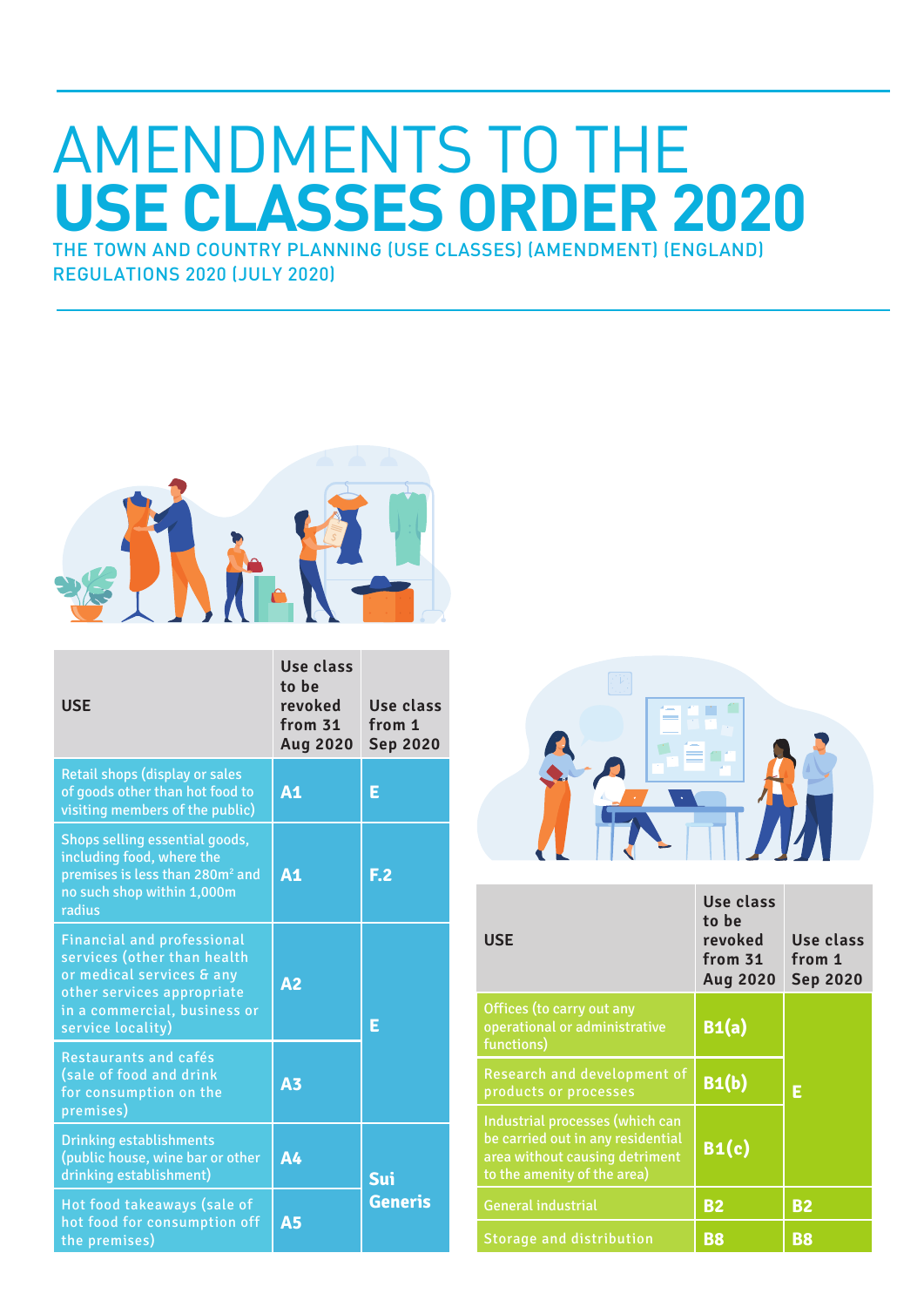



| <b>USE</b>                                                                                                                                                                                                                                                          | Use class<br>to be<br>revoked<br>from 31<br><b>Aug 2020</b> | Use class<br>from 1<br><b>Sep 2020</b> |
|---------------------------------------------------------------------------------------------------------------------------------------------------------------------------------------------------------------------------------------------------------------------|-------------------------------------------------------------|----------------------------------------|
| Hotels, boarding and guest<br>houses                                                                                                                                                                                                                                | C <sub>1</sub>                                              | C <sub>1</sub>                         |
| <b>Residential institutions</b><br>(provision of residential<br>accommodation and care to<br>people in need of care (other<br>than a use within class C3<br>(Dwelling houses)); hospital<br>or nursing home; residential<br>school, college or training<br>centre)  | C2                                                          | c <sub>2</sub>                         |
| Secure residential<br>institutions (prisons, young<br>offender institutions,<br>detention centres, secure<br>training centre, custody<br>centre, short term holiday<br>centre, secure hospital,<br>secure local authority<br>accommodation or military<br>barracks) | C2A                                                         | C2A                                    |
| <b>Dwelling houses</b>                                                                                                                                                                                                                                              | C <sub>3</sub>                                              | C <sub>3</sub>                         |
| Houses in multiple<br>occupation (use as a<br>dwelling house by not more<br>than six residents as a HMO<br>i.e. sharing basic amenities<br>and forming two or more<br>households)                                                                                   | C <sub>4</sub>                                              | C <sub>4</sub>                         |

| <b>USE</b>                                                                                                                                                                             | Use class<br>to be<br>revoked<br>from 31<br><b>Aug 2020</b> | Use class<br>from 1<br><b>Sep 2020</b> |
|----------------------------------------------------------------------------------------------------------------------------------------------------------------------------------------|-------------------------------------------------------------|----------------------------------------|
| Medical or health centres,<br>creches, day nurseries or<br>day centre                                                                                                                  | D <sub>1</sub>                                              | E                                      |
| <b>Education provider, art</b><br>gallery, museum, public<br>library or reading room,<br>public hall or exhibition<br>hall, public worship or<br>religious instruction or law<br>court |                                                             | F.1                                    |
| Hall or meeting place for<br>the principal use of the<br>local community                                                                                                               |                                                             | E.2                                    |
| Cinema, concert hall, bingo<br>hall, dance hall or live<br>music venue                                                                                                                 |                                                             | Sui<br><b>Generis</b>                  |
| Indoor sport, recreation<br>or fitness not involving<br>motorized vehicles or<br>firearms, principally to<br>visiting members of the<br>public                                         | D <sub>2</sub>                                              | E                                      |
| Indoor or outdoor swimming<br>pool or skating rink or a<br>place for outdoor sports or<br>recreations not involving<br>motorised vehicles or<br>firearms                               |                                                             | E.2                                    |